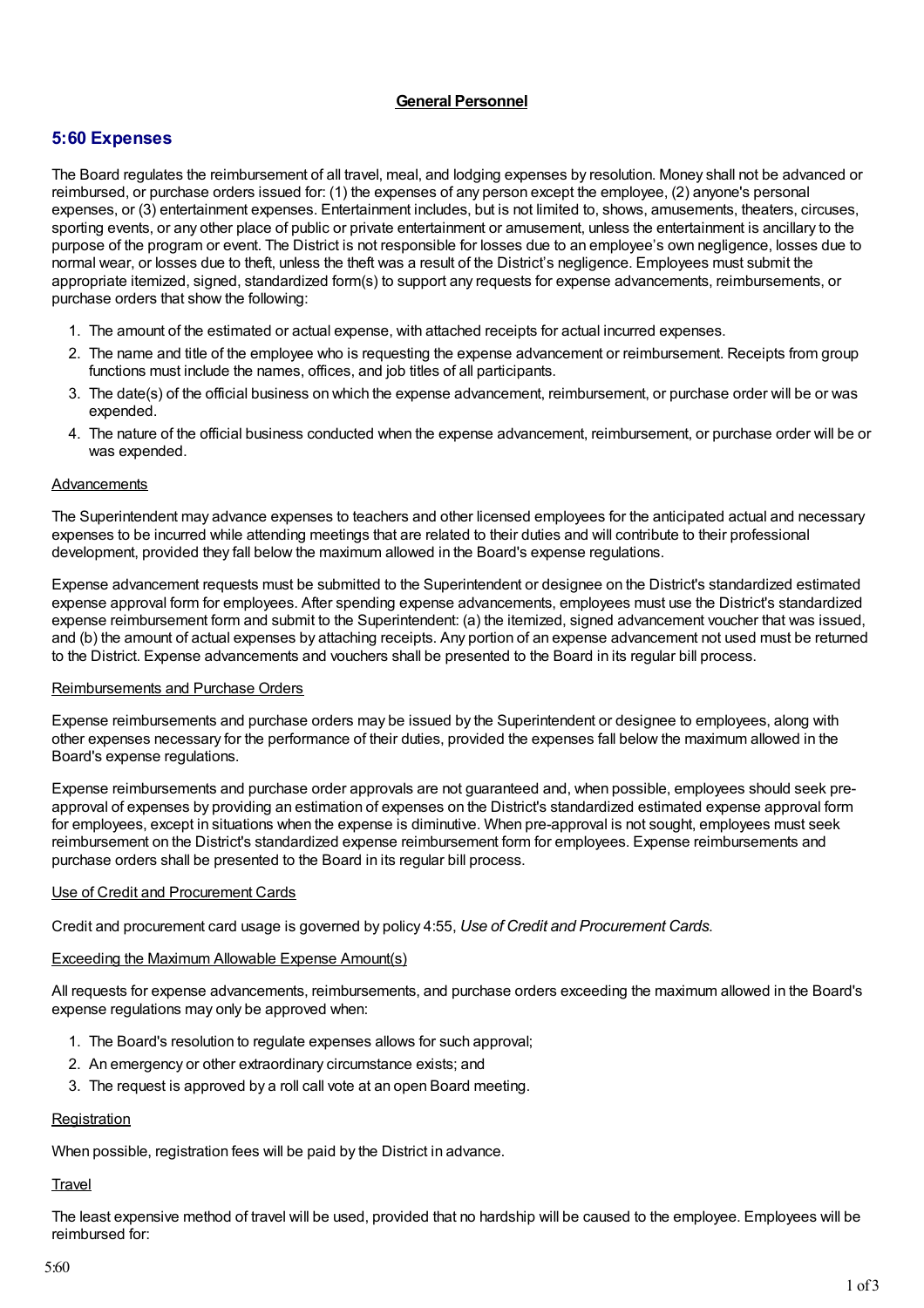- 1. Air travel at the coach or economy class commercial airline rate. First class or business class air travel will be reimbursed only if emergency circumstances warrant. The emergency circumstances must be explained on the expense form and Board approval of the additional expense is required. Fees for the first checked bag will be reimbursed. Copies of airline tickets and baggage receipts must be attached to the expense form.
- 2. Rail or bus travel at actual cost. Rail or bus travel costs may not exceed the cost of coach airfare. Copies of tickets must be attached to the expense form to substantiate amounts.
- 3. Use of personal automobiles at the standard mileage rate approved by the Internal Revenue Service for income tax purposes. The reimbursement may not exceed the cost of coach airfare. Mileage for use of personal automobiles in trips to and from transportation terminals will also be reimbursed. Toll charges and parking costs will be reimbursed.

### **Please also refer to the applicable collective bargaining agreement(s).**

- 4. Automobile rental costs when the vehicle's use is warranted. The circumstances for such use must be explained on the expense form.
- 5. Taxis, airport limousines, ride sharing services, or other local transportation costs.

# Meals

Meals charged to the District should represent mid-fare selections for the hotel/meeting facility or general area. Tips are included with meal charges. Expense forms must explain the meal charges incurred. Alcoholic beverages will not be reimbursed.

# **Lodging**

Employees should request conference rate or mid-fare room accommodations. A single room rate will be reimbursed. Employees should pay personal expenses at checkout. If that is impossible, deductions for the charges should be made on the expense form.

# Miscellaneous Expenses

Employees may seek reimbursement for other expenses incurred while attending a meeting sponsored by organizations described herein by fully describing the expenses on the expense form, attaching receipts.

# Additional Requirements for Travel Expenses Charged to Federal and State Grants

All grant-related travel expenses must be pre-approved by the Superintendent or designee.

Expenses for travel, including expenses for transportation, lodging, meals, and related items incurred by employees and charged to a federal grant or State grant governed by the Grant Accountability and Transparency Act (30 ILCS 708/) must also meet the following requirements:

- 1. The participation of the employee is necessary to the award, and the costs are specifically related to the award.
- 2. Expenses must be permissible under the terms and conditions of the award.
- 3. Expenses must be reasonable and consistent with this policy.
- 4. The Board does not reimburse actual expenses or pay a per diem allowance unless the employee is on official *travel status* for more than 12 hours. However, employees remain eligible for mileage reimbursement (minus regular commuting mileage/costs) and other transportation expenses if on travel status less than 12 hours.
- 5. Expenses may be charged based on an actual cost basis or on a per diem basis in lieu of actual costs incurred; however, only one method may be applied per trip.
- 6. Commercial airfare costs in excess of the least expensive coach or economy class are prohibited except when such accommodations would: (1) require circuitous routing; (2) require travel during unreasonable hours; (3) excessively prolong travel; (4) result in additional costs that would offset transportation savings; or (5) offer accommodations not reasonably adequate for the traveler's medical needs. Qualifying circumstances must be explained on the expense form, and Board approval of the additional expense is required.
- 7. Per diem rates and actual reimbursement amounts for mileage, meals, and lodging may not exceed the rates established by the Governor's Travel Control Board or federal travel regulations, whichever is less. These limits do not apply when: (1) an employee stays in the lowest-priced room available at or near a hotel where a conference or seminar is located or in accommodations arranged by the conference/seminar organization, or (2) lodging at or below the established rate is unavailable. In those cases, the employee will be reimbursed for actual lodging expenses with prior approval, but in no case will the reimbursement exceed 300% of the applicable maximum per diem rate. If a conference fee includes a meal, the meal or per diem allowance will be reduced by the actual value of the meal or the applicable meal allowance, whichever is less.
- 8. Employees must use the least expensive compact car available when using a rental car for travel, unless an exception is approved. The Board does not reimburse employees for collision damage waiver or theft insurance.
- 9. The Board will reimburse travel expenses not chargeable to an award from other District funds consistent with this policy.